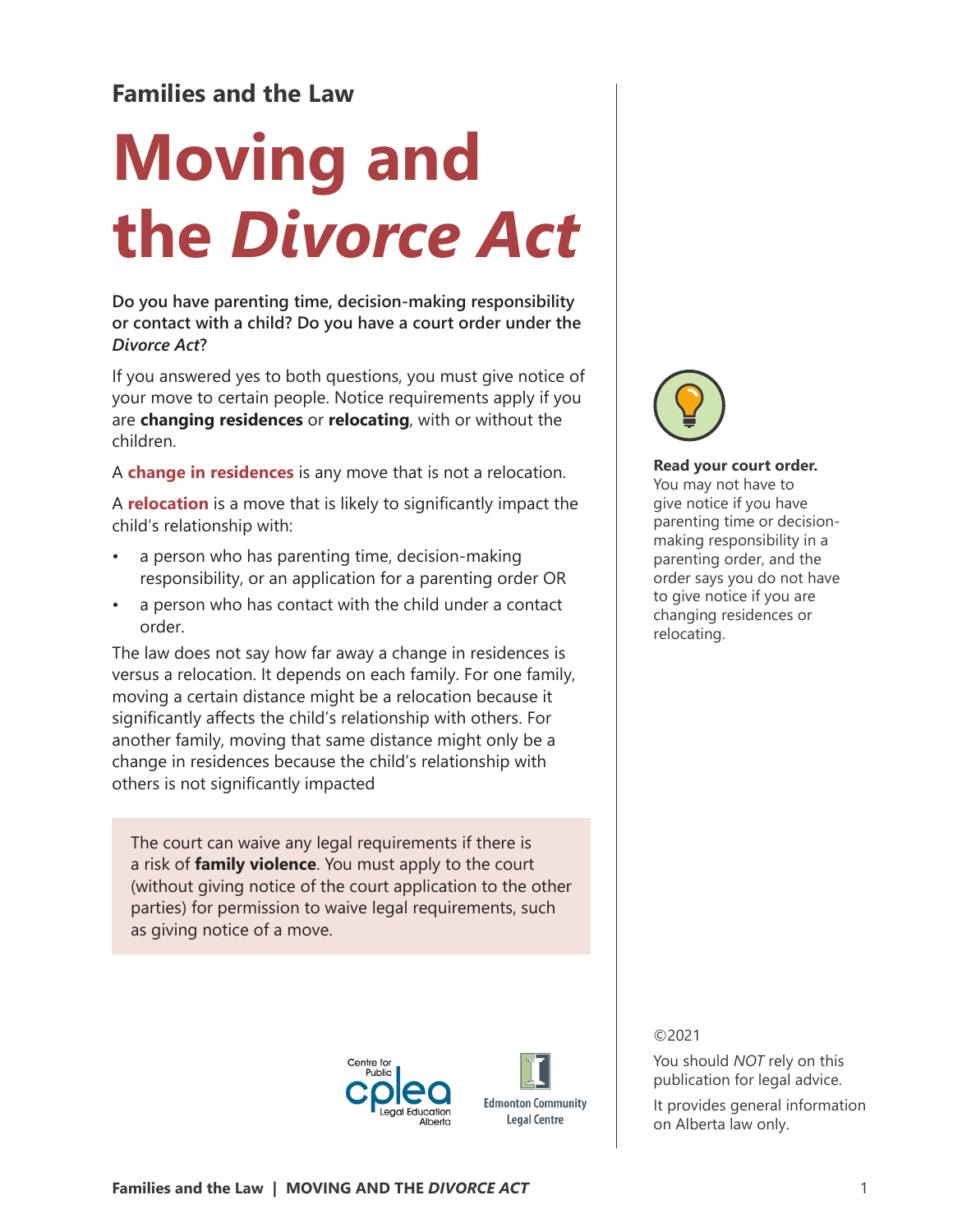#### **WHEN DO I HAVE TO GIVE NOTICE?**

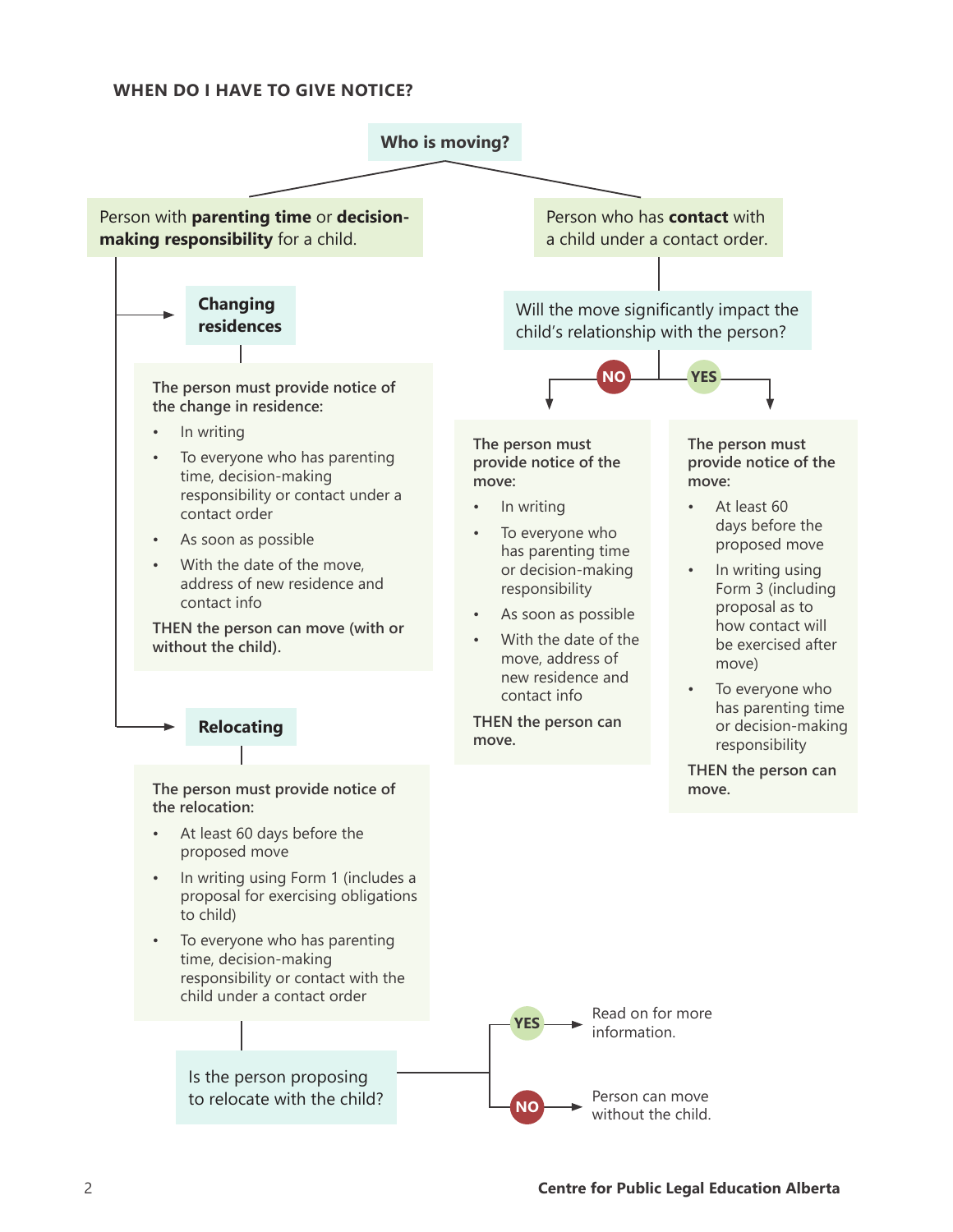## **What if I Want to Relocate With the Children?**

If you have parenting time or decision-making responsibility, you can relocate with the children if a court order says you can.

If there is no court order, you must give notice in Form 1. A person with parenting time or decision-making responsibility can oppose the relocation by formally objecting within 30 days after receiving Form 1.

# **What if I Oppose My Children Moving?**

Within 30 days of receiving notice in Form 1, you can state your objection in one of two ways:

- Completing Form 2 and serving it on the person proposing to relocate.
- Applying to the court for a parenting order or variation order.

The court will decide whether the child can relocate.

# **What if the Court Must Make a Decision?**

## **What will the court look at?**

The court will look at what is in the **best interests of the child**. The court will also look at:

- Reasons for the relocation
- Impact on the child
- Amount of time the child spends with people with parenting time and the level of involvement of those people in child's life
- Whether the person who intends to relocate the child complied with notice requirements
- Any orders or agreements that say in what area the child should live
- Reasonableness of the proposal (considering also new residence and travel expenses)
- Whether everyone with parenting time or decision-making responsibility has complied with all legal obligations

**The court will NOT look at whether the person who intends to relocate would still move if the child was not allowed to move.**

*The court cannot order you not to move. But the court can order the children not move.*



You can find court forms online at the **Alberta Courts** website: **www.albertacourts.ca**

You can also contact **Resolution and Court Administration Services** for assistance locating these forms and to ask about the court process generally.